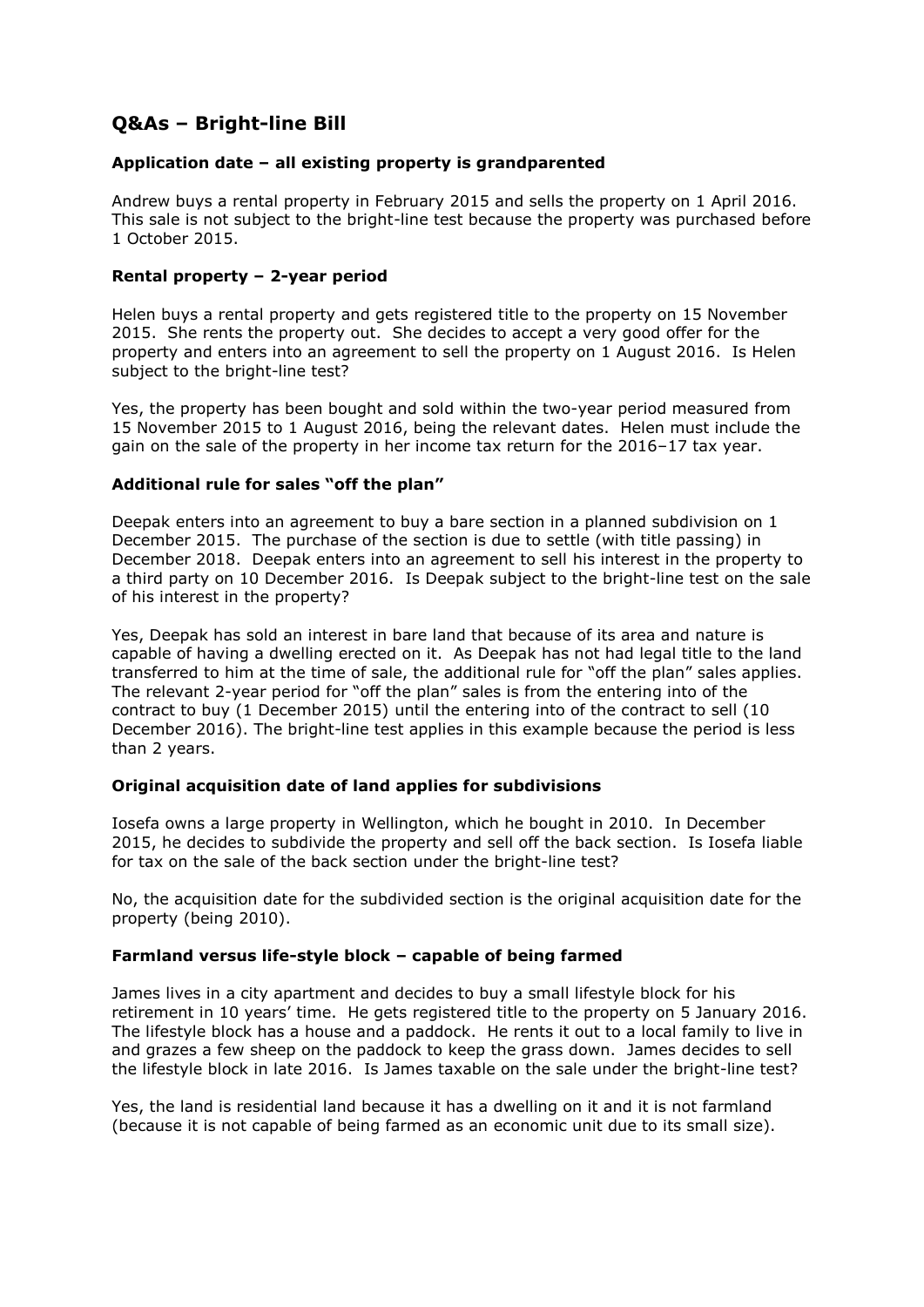## **Sale following change of job – main home exception**

Manu buys a property on 1 November 2015 as his main home. Three months later, he is made redundant and needs to leave town to get a new job. He sells his property and moves to a new town for his new job. Is Manu taxable under the bright-line test on any gain on the sale of the property?

No, the main home exemption applies to the property because Manu has occupied the property mainly as his residence during his ownership.

### **Secondment – must actually live in the property for majority of time**

Andrea buys a Christchurch property on 30 December 2015 intending to use the property as her main home. Six months later, she takes a secondment position in Sydney for two years. She rents out the property after she leaves. She decides to sell her Christchurch property 12 months into the secondment. Is Andrea taxable under the bright-line test on any gain from the sale of the property?

Yes, the main home exception does not apply because she has not occupied her Christchurch property as her main home for the majority of the time she has owned the property.

### **Apartment bought for family member – owners must live in the property**

Jane is a student from England studying in New Zealand. Her English resident parents have purchased an apartment on 1 December 2015 in Auckland for her to live in while she is studying in New Zealand. After one year studying, Jane decides to return home and her parents sell the apartment on 30 January 2017. Are the parents subject to the bright-line test on the sale proceeds?

Yes, the apartment has been bought and sold within two years and the main home exception does not apply because the owners have not used the property as their main home during their period of ownership.

#### **Mixed use property**

Andrew and Bill buy a two-storey property with a dwelling on the top floor and a larger shop on the ground floor on 1 November 2015. They rent out the dwelling and operate a business from the ground floor. Their circumstances change and they sell the property on 1 July 2016. Are they taxable under the bright-line test?

No, the property has predominantly been used as business premises and is therefore not subject to the bright-line test.

## **Habitual buyer and seller – Only 2 main homes in 2 years**

Josh has a practice of regularly buying residential properties, living in them while renovating them, and then selling them within six months of purchase. During a two year period, he buys and sells three properties. Is he liable for tax on any gains on the sale of the properties under the bright-line test?

Josh is not liable for tax under the bright-line test on the sale of the first two properties in the two-year period because of the main home exception. However, he may be liable for tax under the other land sale rules on the first two properties. Josh will be liable for tax under the bright-line test for the sale of the third property, because the habitual seller exception applies.